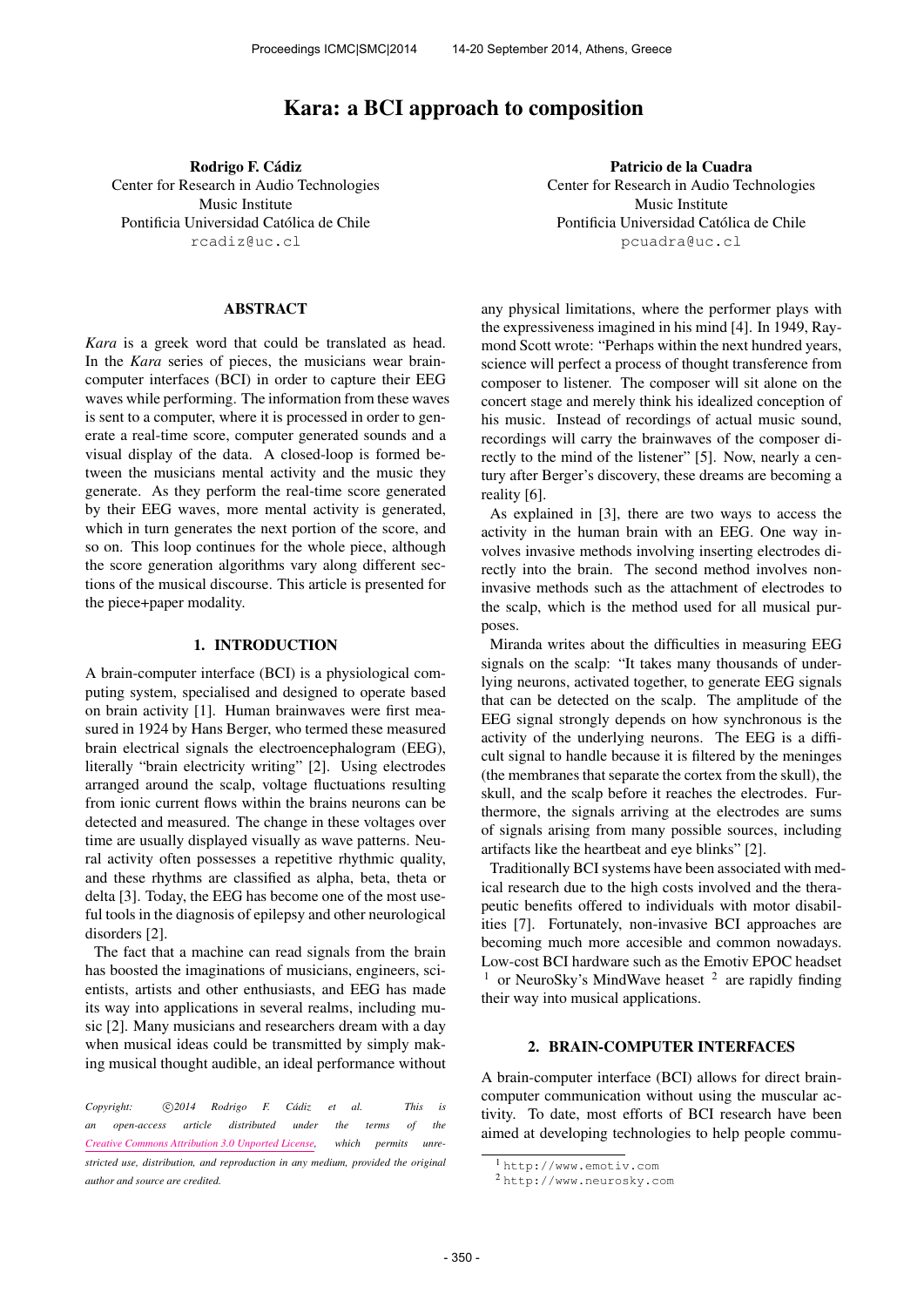nicate with computer systems or control mechanical tools, such as a wheelchair or a prosthetic organ [8].

As Gurkok and Nijholt notice, "BCIs are not yet capable of transforming a scene that we imagine in our head into shapes and colours; or a melody into notes. They cannot create art on our behalf. However, BCIs can make a significant contribution to the arts with the inner state information they provide" [1].

Research into BCI for music is an interesting arena for the development of new possibilities in recreational and therapeutic devices for people with physical and neurological disabilities. Miranda refer to such systems as braincomputer music interfaces (BCMI) [2].

During the 1960s and 1970s biofeedback was incorporated in artistic applications, most notably within the context of experimental music such as in the compositions of Alvin Lucier and David Rosenboom [9]. Lucier's Music for Solo Performer, from 1965, was the first brainwave musical composition. This was a piece for percussion instruments made to resonate by the performers EEG waves [10]. Up to date, several artistic [1] [11], gaming [12], and musical applications have been proposed based on BCI technology. Most of them are attempts to sonify EEG signals directly [3] [8] [13] [14], but others have developed other approaches, such as the rendering of musical chords with organic nuances [4], real-time notation [15], networked musical performances [16], and the study of the differences between music imagery an music perception [17].

One of the key elements of BCMI systems for creating and performing music is the way in which the brain affects the relationship between music the user, and an audience [7]. Performing with BCMIs usually requires a performer to have wired electrodes placed on their scalp, connected to a computer. For highly accurate brain wave measurements the performer must remain very still to avoid electrode movement, which is musically non-natural, as involuntary movements can introduce noise to the signal. This is the main reason why a dry, single-based electrode device such as NeuroSky's Mindwave appear as a attractive alternative for BCMI-based music generation.

We now briefly describe the two low-cost BCI hardware for musical purposes that were used in the *Kara* series of pieces.

## 2.1 NeuroSky Mindwave

The NeuroSky Mindwave has been carefully reviewed in [18]. It is basically a bluetooth headset containing only one electrode that is capable of detecting EEG signals. The device can produce ten channels of data, including power readings of seven spectral bands, the time domain signal from the single electrode and two processed signals corresponding to the user's attention and meditation levels. The meditation signal correlates to the alpha levels, while the attention is not specified, however [18] reports a correlation between the user's attention and the signal provided by this device.

### 2.2 Emotiv EPOC

The Emotiv EPOC is described in [3]. This device is a wireless interface for the acquisition and processing of human EEG signals. It contains 14 saline electrodes meant to be placed directly on the scalp. The EPOC has a strong community of developers and researchers who have adapted the device for a variety of different purposes. According to Emotiv's website, "the EPOC uses a set of 14 sensors plus 2 references to tune into electric signals produced by the brain to detect the users thoughts, feelings and expressions in real time. The EPOC connects wirelessly to PCs running Windows, Linux, or MAC OS X". This device generates signals that measure the user's meditation, excitement, frustration and engagement levels. It can also provide signals that detect smiles, blinks, eyebrow and furrow movements, and spatial orientation by means of an embedded gyroscope.

# 3. KARA

*Kara* is a greek word that could be translated as head. There are currently two pieces of the Kara series: *Kara I* for flute, violoncello, BCI, computer music and visuals, and *Kara II*, for solo flute, BCI, computer music and visuals. In the *Kara* series, the musicians wear brain-computer interfaces (BCI) in order to capture their EEG waves while performing. The information from these waves is sent to a computer, where it is processed in order to generate a realtime score, computer generated sounds and a visual display of the data. A closed-loop is formed between the musician's mental activity and the music they generate. As they perform the real-time score generated by their EEG waves, more mental activity is generated, which in turn generates the next portion of the score, and so on. This loop continues for the whole piece, although the score generation algorithms vary along different sections of the musical discourse.

We decided to incorporate a visual counterpart to the piece. The main reason behind the addition of a visual score is that, as [19] notices, despite the claim that the BCI-based music is controlled from the brain activity, it is very hard for the audience to imagine what the performer is going through, what the brain is actually controlling and in what extent. As a consequence, the music produced is completely abstracted from any visible cause-effect relationship, leaving no cues for the audience to understand what is being controlled or how. We incorporated a visual respresentation of the EEG data so that the audience could visually relate some aspects of the mental processes of the performers to the overall performance. The visuals were done in Processing<sup>3</sup>, based on Elliot Larsons Fractal Batons code, released under Creative Commons. A still of the visuals can be seen in the background of figure 5.

All audio and score processing was done in MaxMSP. In *Kara*, the score is generated in real-time using the data captured by a EEG device. This is very similar to what is described in [15], where the authors provide brainwave control over a musical score in real time. Their approach

<sup>3</sup> <http://www.processing.org>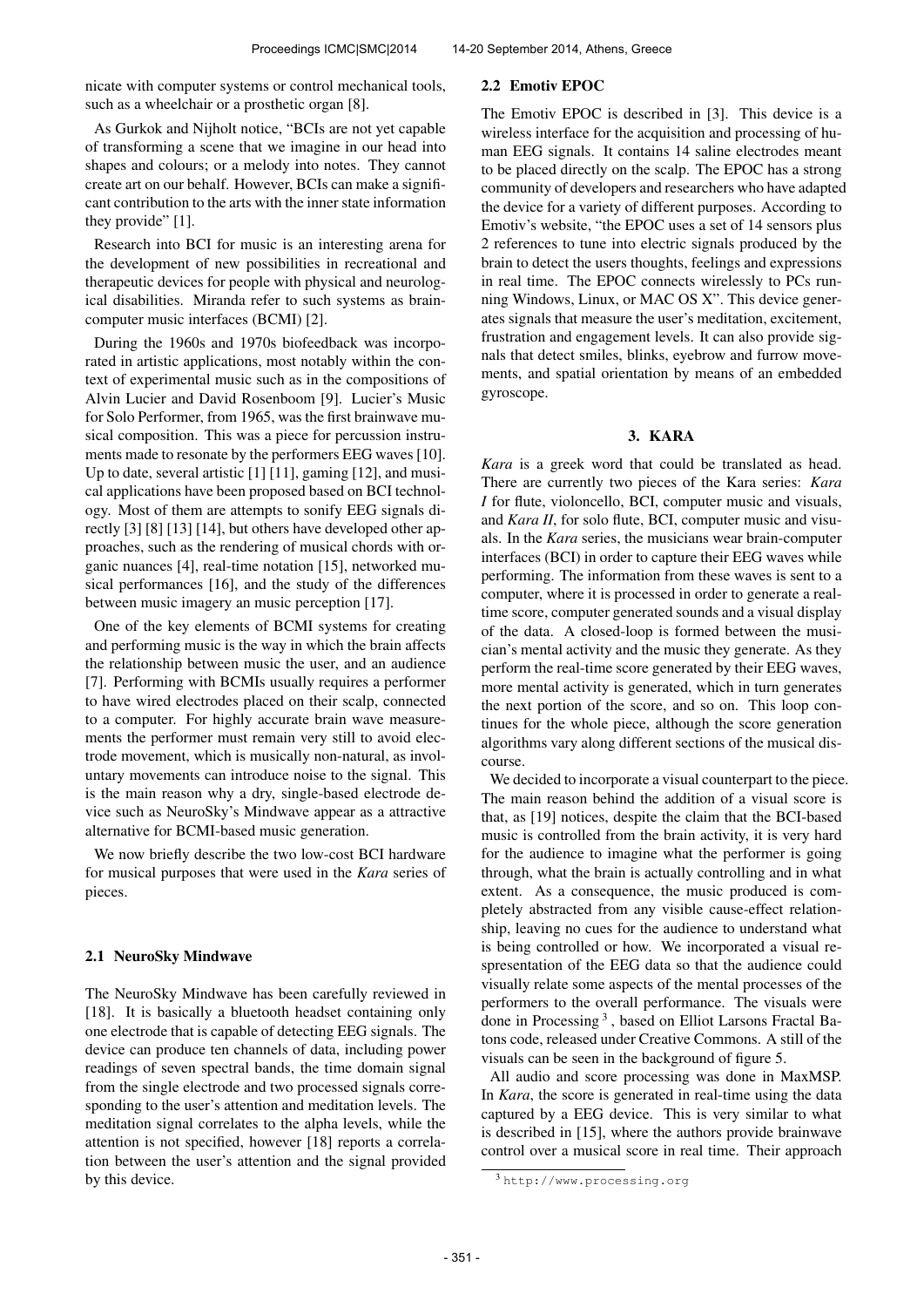combines measuring EEG data with mappings to allow a user to influence a score presented to a musician in a compositional and/or performance setting. In our case, in contrast, the musician itself generates the next portion of the score by its own mental activity. *Kara I* in particular, requires two NeuroSkys MindWave BCIs. *Kara II* uses only one, and it can also utilize data from the Emotiv's EPOC device as an alternative.



Figure 1. Screenshot of the BrainWave interface window, displaying the attention and meditation signals over a period of time. This data, along with the rest of EEG signals, is sent by this program over the network using the OSC protocol.

# 3.1 Kara I

We now provide a more detailed description of *Kara I*, as *Kara II* is a very similar piece that differs only in the instrumentation, but retains a lot of the characteristics of *Kara I*. It is probably worth mentioning that *Kara III*, a piece for BCI and computer music, with no instrumental performance, is currently on the early stages of composition.

In the case of *Kara I*, the EEG data captured by the headset is handled by the BrainWave OSC application<sup>4</sup>, built by Trent Brooks and George Khut. A screenshot of this application is displayed in figure 1. The OSC data is sent to a MaxMSP control patch built by the composer, shown in figure 2.

*Kara I* is structured in eight sections. As this piece uses the MindWave headsets, it takes advantage of the meditation and attention signals that this device provides. Each one of the sections emphasizes different aspects of the musical discourse based on these two signals and the a subset of the other EEG signals as well. For example, in the first two sections, the pitches and durations to be performed by the two musicians are derived exclusively from the meditation signals coming for both instruments, while in the middle sections, this material comes from the combination of one instrument's meditation signal and the other instrument's attention signal.



Figure 2. Main MaxMSP control patch. This patch receives the OSC data from the performer's headsets and realizes all the necessary algorithms and calculation to generate a score for the musicians to perform. This control panel allows to start and stop the piece, monitor the EEG data values, audio levels, and score progression, and allows remote control of the application from an iPad tablet.

The evolution of the dynamics, shown in colors in the score, is calculated from a linear combination of the Delta and Low Gamma signals of both performers. There are two modes of operation for the durations of each section. The first mode fixes the duration of each section in approximately one minute, while the other allows for a real-time determination by the computer operator on stage.

The on-the-fly score is shown to the performers using a computer monitor on stage, as depicted in figure 3. As is it possible to observe on that figure, there are two staves for each performer containing the music that they must perform now and the music they should perform next. There are also general indications for the sections, shown in red, and more specific performance indications above each staff, shown in black. A gliding cursor indicates the current time and the note that each performer should be playing at the moment. The duration notation is proportional. Dynamics are shown in colors in real-time, from white to red. As the background gets more red, the performance should be louder.

There is also a computer music soundfile that accompanies the live performance. The intensity of this audio signal is also controlled by the musician's meditation and attention signals.

Figure 4 shows a picture of the premire of this piece at the Contemporary Music Festival of the Pontificia Universidad Católica de Chile on November 2013, in Santiago, Chile. Each performer wears a MindWave headset, connected wireless to the computer out of stage, monitored by the composer. Behind the performers there is a screen showing the visual score of the piece that the audience sees. The score is displayed in the computer monitor in front of the musicians, and it is not seen by the audience. A video of this performance can be seen on YouTube at the URL [https://www.youtube.com/](https://www.youtube.com/watch?v=qjumX8J0jQE) [watch?v=qjumX8J0jQE](https://www.youtube.com/watch?v=qjumX8J0jQE).

<sup>4</sup> <https://github.com/trentbrooks/BrainWaveOSC>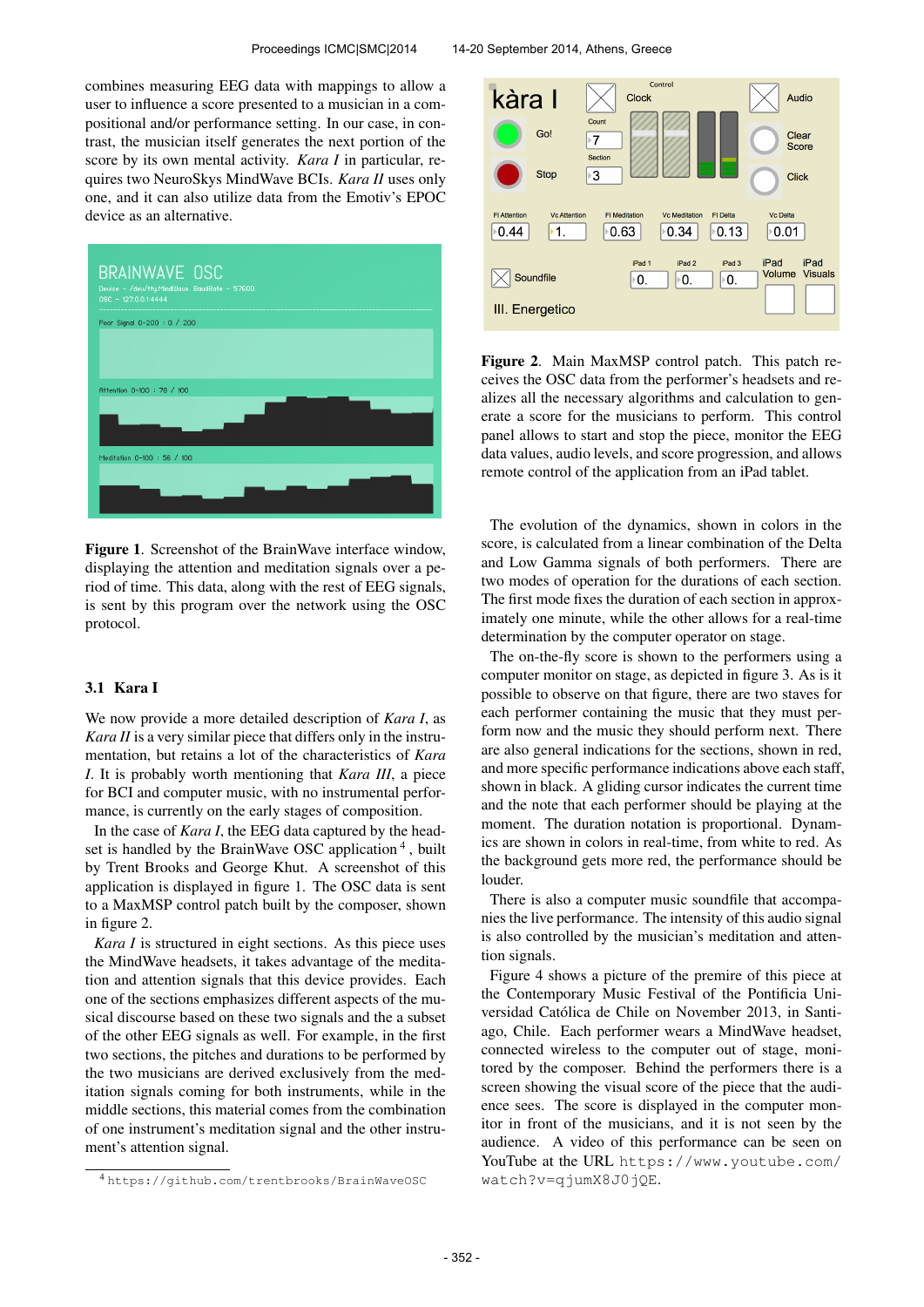II. Fragmentación, con expresividad FI: doble stk.



Figure 3. Screenshot of *Kara I*'s real-time score as seen by the musicians on stage. The score is generated on the fly by the MaxMSP application. The score uses separate staves for the flute and violoncello. Intensity of the sound production (dynamics) is shown in red. Durations are proportional. A gliding cursor indicates the actual note to be performed. The section descriptor is shown at the top of the window and specific articulation instructions are shown above each staff.

# 3.2 Kara II

In the case of *Kara II*, the EEG can be provided by either NeuroSky's Mindwave or the Emotiv's EPOC headsets. In the latter case, data captured by the headset is handled by the MindYourOSCs application<sup>5</sup> and sent to MaxMSP over the network, and the meditation, excitement, frustration and engagement signals are used to generate the realtime score.

Figure 5 shows a picture of the premire of *Kara II* in May 2014 by Patricio de la Cuadra at the XIII Concierto GEMA, Sala Isidora Zegers, University of Chile, in Santiago, Chile. A video of the performance is available on YouTube at the URL [https://www.youtube.com/](https://www.youtube.com/watch?v=pMwznnYi2Ig) [watch?v=pMwznnYi2Ig](https://www.youtube.com/watch?v=pMwznnYi2Ig).

#### 4. CONCLUSIONS

We have presented *Kara*, a set of pieces that rely on BCI technology in order to generate musical in real-time. The EEG data is used to derive a musical score on-the-fly. A closed-loop is then formed between the musicians mental activity and the music they generate as they perform. As they play the real-time score generated by their EEG waves, more mental activity is generated, which in turn generates the next portion of the score. One of the most interesting aspects of these pieces is this kind of strange loop that lasts for the whole piece, although the score generation algorithms vary along different sections of the musical discourse. Another important conclusion is that current lowcost technology allows for the creation of very powerful and interesting musical applications based on the capture of EEG signals and the usage of BCI devices.



Figure 4. Musicians Patricio de la Cuadra (flute) and María Gabriela Olivares (violoncello) performing *Kara I* wearing NeuroSky's MindWave headsets. The score is displayed in real-time in the computer monitor at the front.



Figure 5. Patricio de la Cuadra (flute) performing *Kara II* wearing an Emotiv's EPOC headset. Behind the performer there is a screen showing the visual score of the piece that the audience sees.

#### Acknowledgments

*Kara I* and *Kara II* were composed in collaboration with Patricio de la Cuadra, flute, and María Gabriela Olivares, violoncello, thanks to research grants from Vicerrectoría de Investigación, Pontificia Universidad Católica de Chile, and Fondo de Fomento de la Musica Nacional, Consejo ´ Nacional de la Cultura y las Artes, Government of Chile.

#### 5. REFERENCES

- [1] H. Gurkok and A. Nijholt, "Affective brain-computer interfaces for arts," in *Affective Computing and Intelligent Interaction (ACII), 2013 Humaine Association Conference on*. IEEE, 2013, pp. 827–831.
- [2] E. R. Miranda, "Brain-computer music interface for composition and performance," *International Journal on Disability and Human Development*, vol. 5, no. 2, pp. 119–126, 2006.
- [3] A. Stella, "Auditory display of brain oscillatory activity with electroencephalography," Ph.D. dissertation, Universidad Pompeu Fabra, Barcelona, 2012.

<sup>5</sup> [http://sourceforge.net/projects/mindyouroscs/](http://sourceforge.net/projects/mindyouroscs/ )